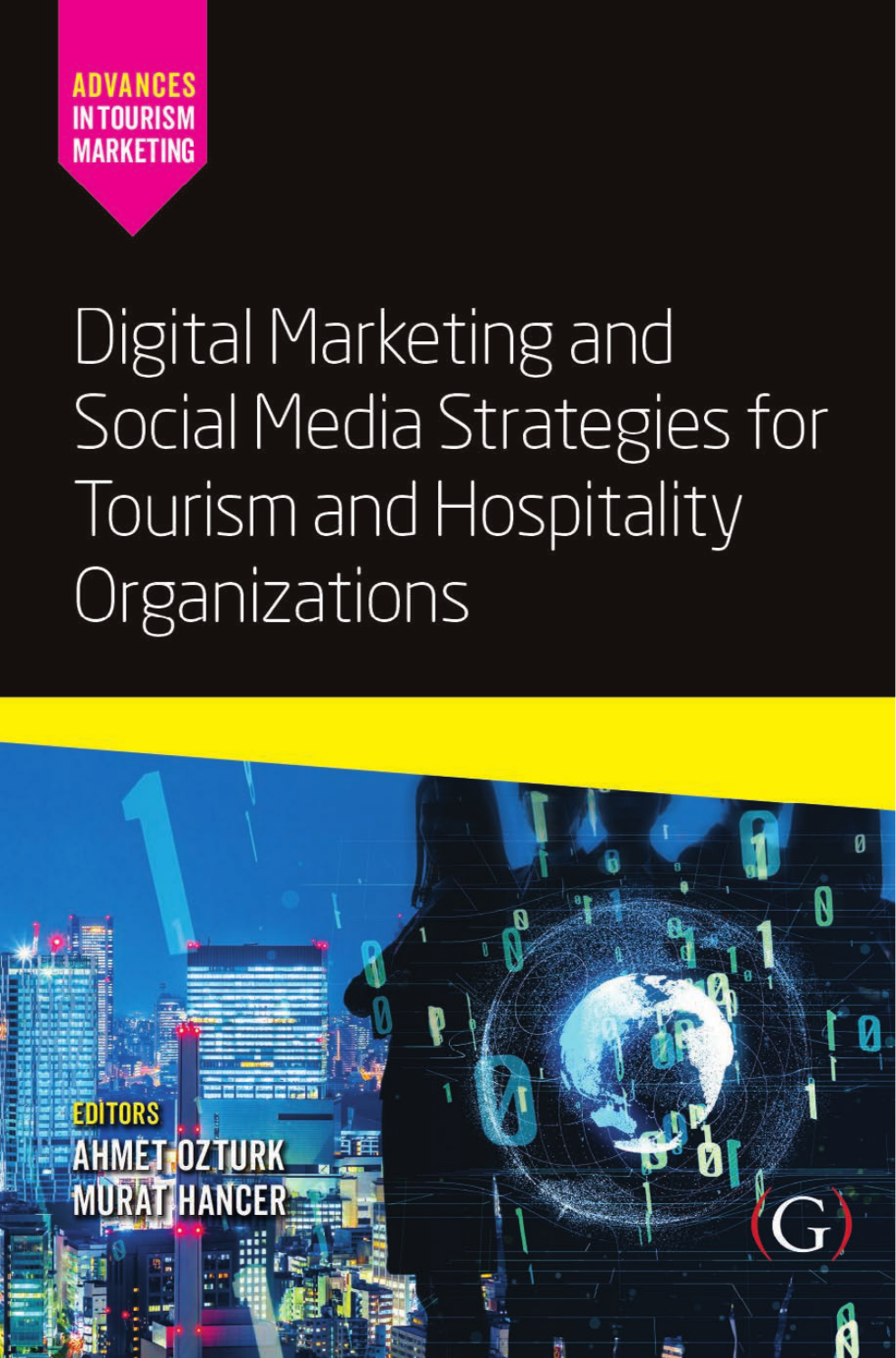## **Advances in Tourism Marketing**

#### *Metin Kozak, Antónia Correia and Alan Fyall*

The purpose of this series of cutting-edge research-informed edited books is to introduce the reader to a range of contemporary marketing phenomena in the domain of travel and tourism. Authored by leading academics in their fields of research interest, each book will bring together a selection of related themes with individual chapters contributing theoretical, methodological, policy-related and/or practical outcomes for the reader. Each book will be introduced and brought to a conclusion by the series editors who between them have many decades of research and publishing experience. The singular aim of this advanced series of scholarly texts is to stimulate and engage readers in the fast-changing, complex and increasingly interdisciplinary nature of tourism marketing, and serve as a catalyst for future intellectual, academic, and professional-driven research agendas. This series encourages critical, participatory and humanistic approaches to research and welcomes contributions from all over the world. In particular, the series welcomes contributions from a non-Western perspective as tourism becomes truly global in both its reach and impact.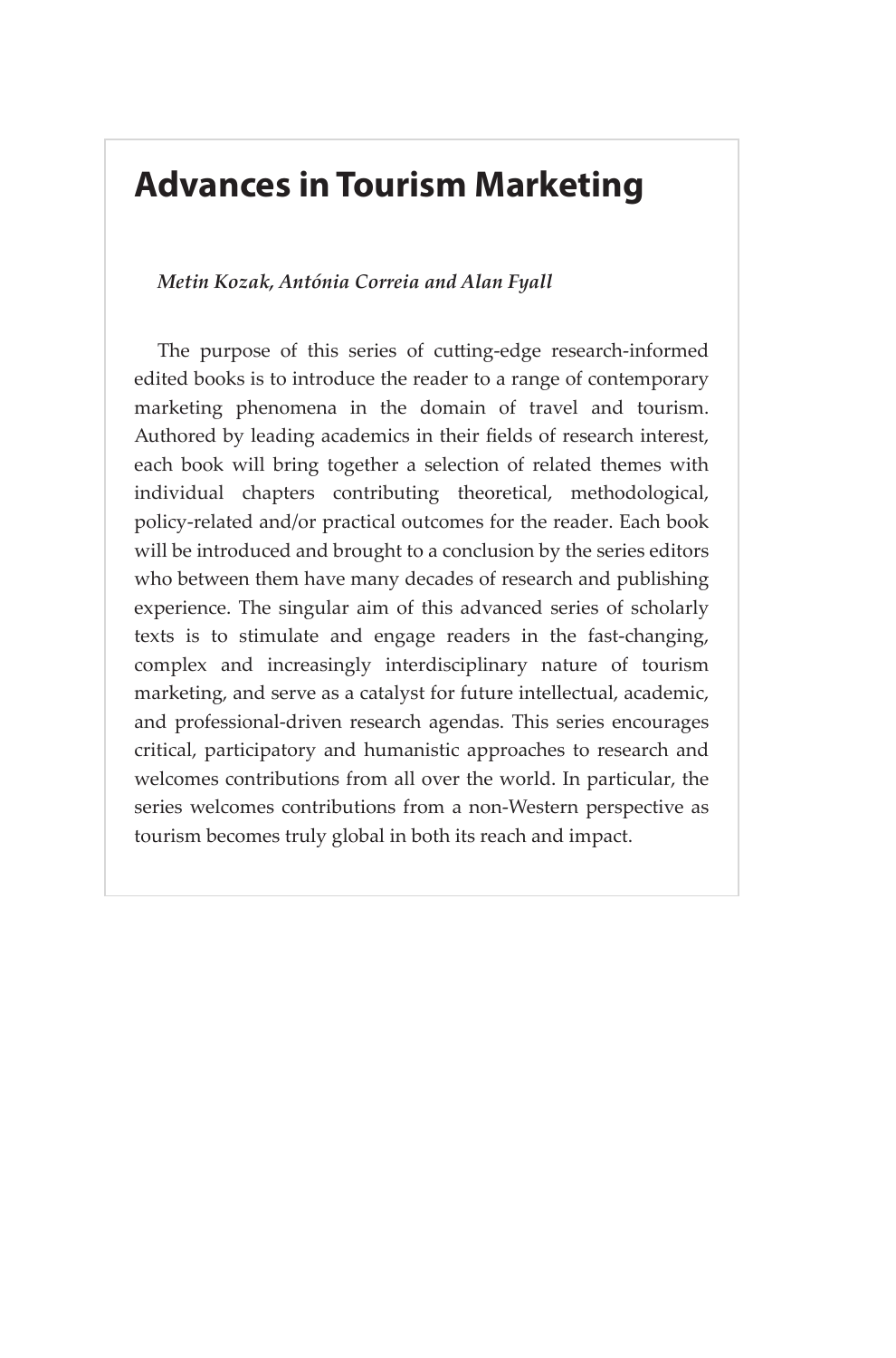## **Digital Marketing and Social Media Strategies for Tourism & Hospitality Organizations**

**Editors:**

**Ahmet B. Ozturk and Murat Hancer**

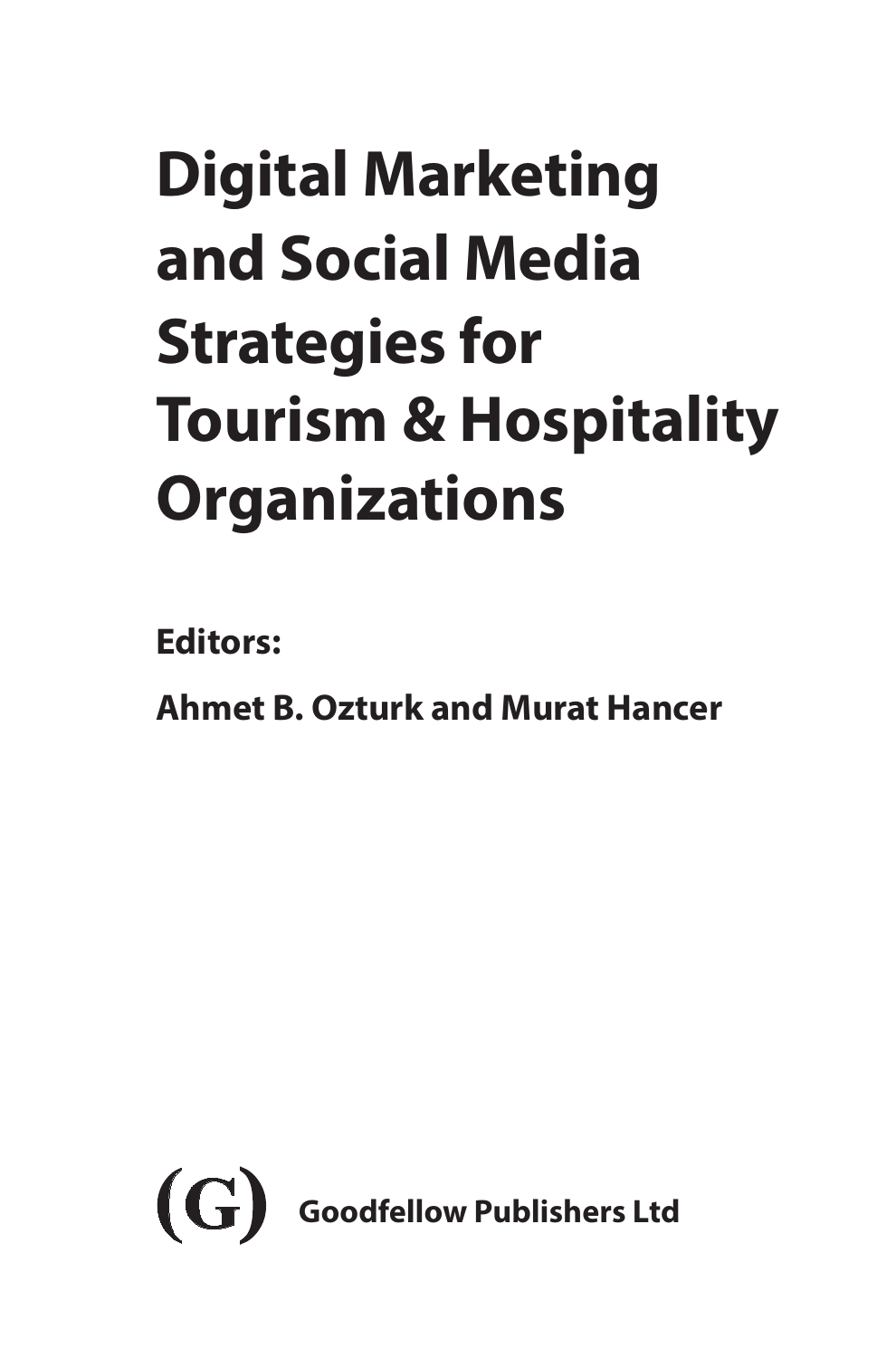## **(G)**

Published by Goodfellow Publishers Limited, 26 Home Close, Wolvercote, Oxford OX2 8PS http://www.goodfellowpublishers.com

British Library Cataloguing in Publication Data: a catalogue record for this title is available from the British Library.

Library of Congress Catalog Card Number: on file.

ISBN: 978-1-911635-49-9

DOI: 10.23912/9781911635475-4393

Copyright © Goodfellow Publishers, 2022

All rights reserved. The text of this publication, or any part thereof, may not be reproduced or transmitted in any form or by any means, electronic or mechanical, including photocopying, recording, storage in an information retrieval system, or otherwise, without prior permission of the publisher or under licence from the Copyright Licensing Agency Limited. Further details of such licences (for reprographic reproduction) may be obtained from the Copyright Licensing Agency Limited, of Saffron House, 6–10 Kirby Street, London EC1N 8TS.

Design and typesetting by P.K. McBride, www.macbride.org.uk

Cover design by Cylinder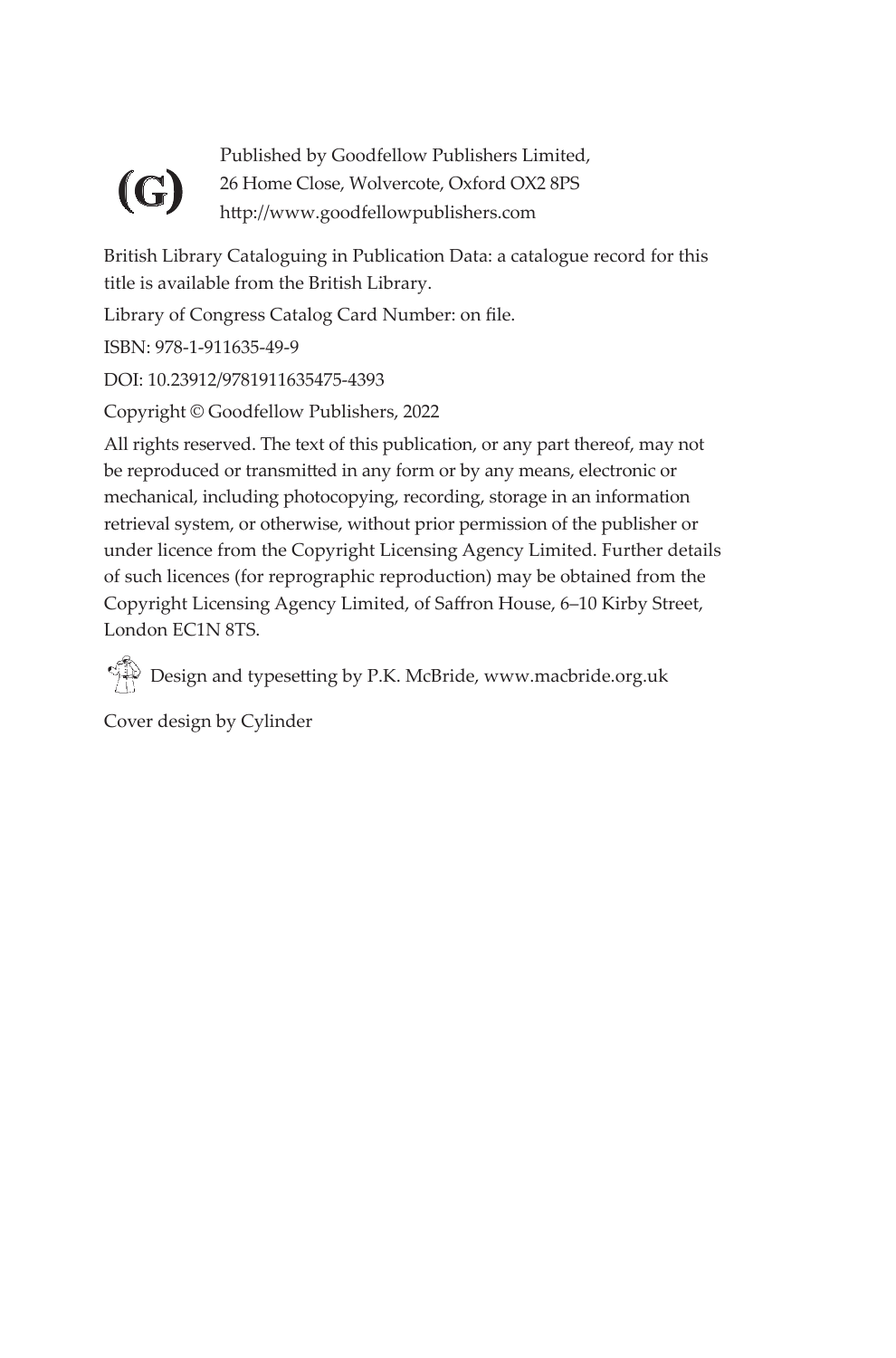### **Contents**

| 1              | Definition and functionality of social media<br>Seza Zerman                                                                                                   | 1   |
|----------------|---------------------------------------------------------------------------------------------------------------------------------------------------------------|-----|
| $\overline{2}$ | Thematic social media research trends in hospitality and tourism<br>Marwa Al-Busaidi and Khaldoon Nusair                                                      | 21  |
| 3              | Social media marketing activities: Studying social identification,<br>trust, value and loyalty<br>Faizan Ali, Abraham Terrah, Seden Dogan and Cihan Cobanoglu | 35  |
| 4              | The role of social media marketing in the travel planning and<br>decision-making processes of today's travelers<br>Aysegul Gunduz Songur and Gozde Turktarhan | 57  |
| 5              | The Instagram effect on the transformation of tourist behavior<br>to overtourism<br>Ilke Basarangil                                                           | 91  |
| 6              | The role of emoji use in destination decision making<br>Alaattin Basoda, Seden Dogan, and Cihan Cobanoglu                                                     | 103 |
| 7              | Content marketing: Definition, cases, and helpful tactics<br>Linchi Kwok                                                                                      | 123 |
| 8              | Examining contextual factors influencing hotel mobile app<br>satisfaction<br>Liza Cobos                                                                       | 139 |
| 9              | Big data analytics and database marketing<br>Guntekin Simsek and Sule Kaya Unal                                                                               | 157 |
| 10             | Customer relationship management through blockchain technology 185<br>Ugur Tandogan                                                                           |     |
| 11             | Extended reality and gamification in destination marketing<br>organizations: Current perspectives and future opportunities<br>Mark Baker and Arthur Huang     | 205 |
|                | Index                                                                                                                                                         | 225 |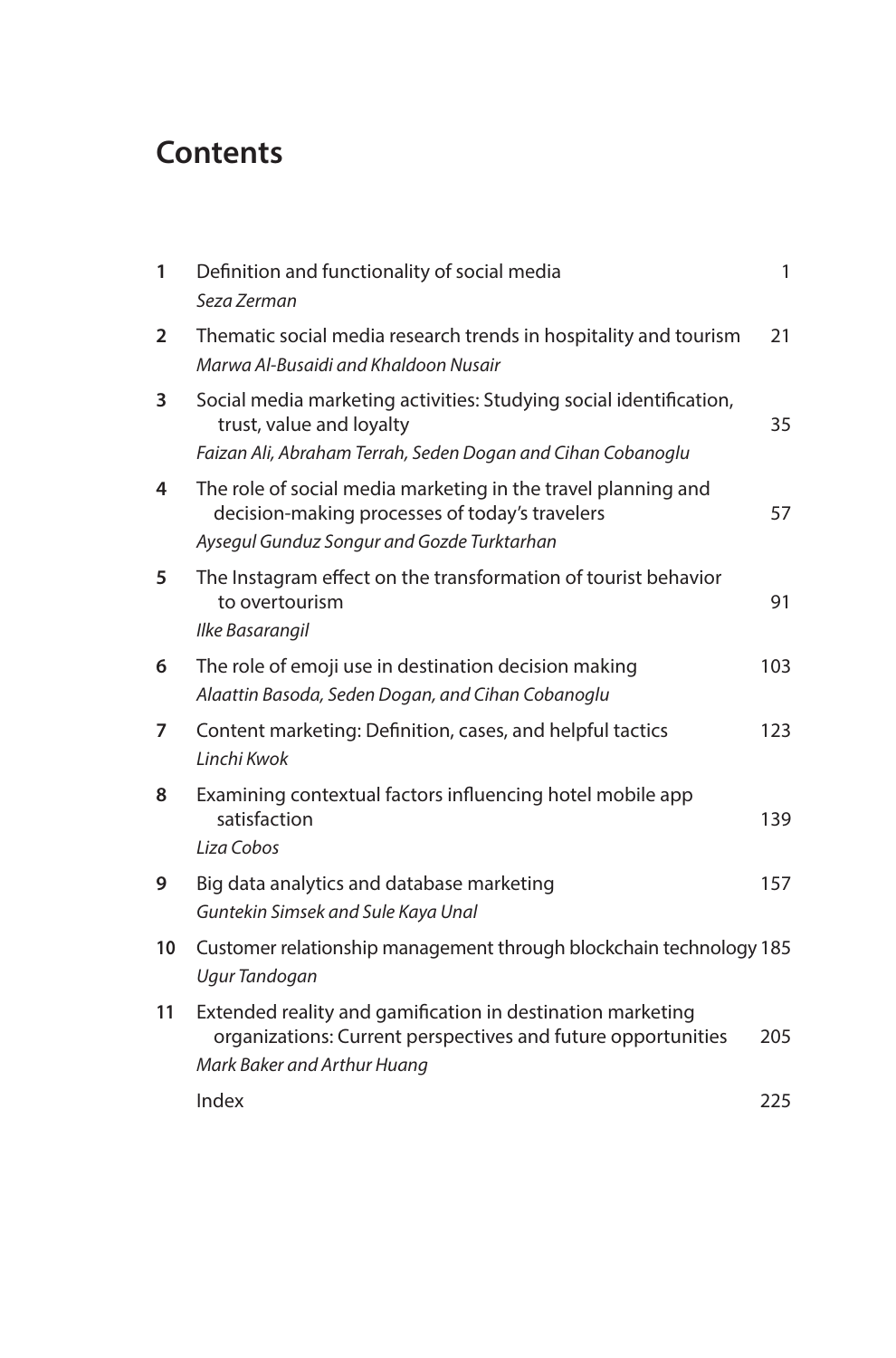#### **Preface**

Digital marketing and social media have revolutionized all industries by changing consumer behavior and the ways the firms operate their businesses. The tourism and hospitality industries are no exception to this transformation. Most of the today's tourism and hospitality consumers are social travelers who spend significant numbers of hours in online search for places to visit and hotels to book. Digital marketing and online social media platforms have, therefore, become the cornerstones to marketing strategy and the most viable channels for reaching potential customers and communicating with current and past customers to build an effective relationship and loyalty. In this regard, investigating the current status of digital marketing and social media utilization by both travelers and service providers, and exploring future digital marketing and social media research trends are crucially important. This book has contributions devoted to investigating important facets of digital marketing and online social media in the tourism and hospitality industries.

This book is divided into two parts. Part 1 explores the functionality of social media, social media research trends and marketing activities through social media; part 2 deals with digital marketing strategies and applications. Each chapter concentrates on a specific facet of digital marketing and/or social media by offering valuable insights for industry professionals, academicians, and students who wants to excel in important aspects of digital marketing and social media in the tourism and hospitality industries. Summary of the chapters included in this timely book are discussed below.

Chapter 1, by Seza Zerman, mainly focuses on the definition and the functions of social media, and social media usage in the hospitality and tourism industries, together with the future directions of social media use in the field.

Chapter 2, by Marwa Al-Busaidi and Khaldoon Nusair, provides a comprehensive analysis of the current state of the literature by utilizing coword network analysis and thematic keyword analysis of 275 social media related articles in hospitality and tourism journals between 2019-2020.

Chapter 3, by Faizan Ali, Abraham Terrah, Seden Dogan and Cihan Cobanoglu, examines how social media marketing activities (SMMA) performed by the hotels may develop social identification, trust, value, and loyalty towards the hotel.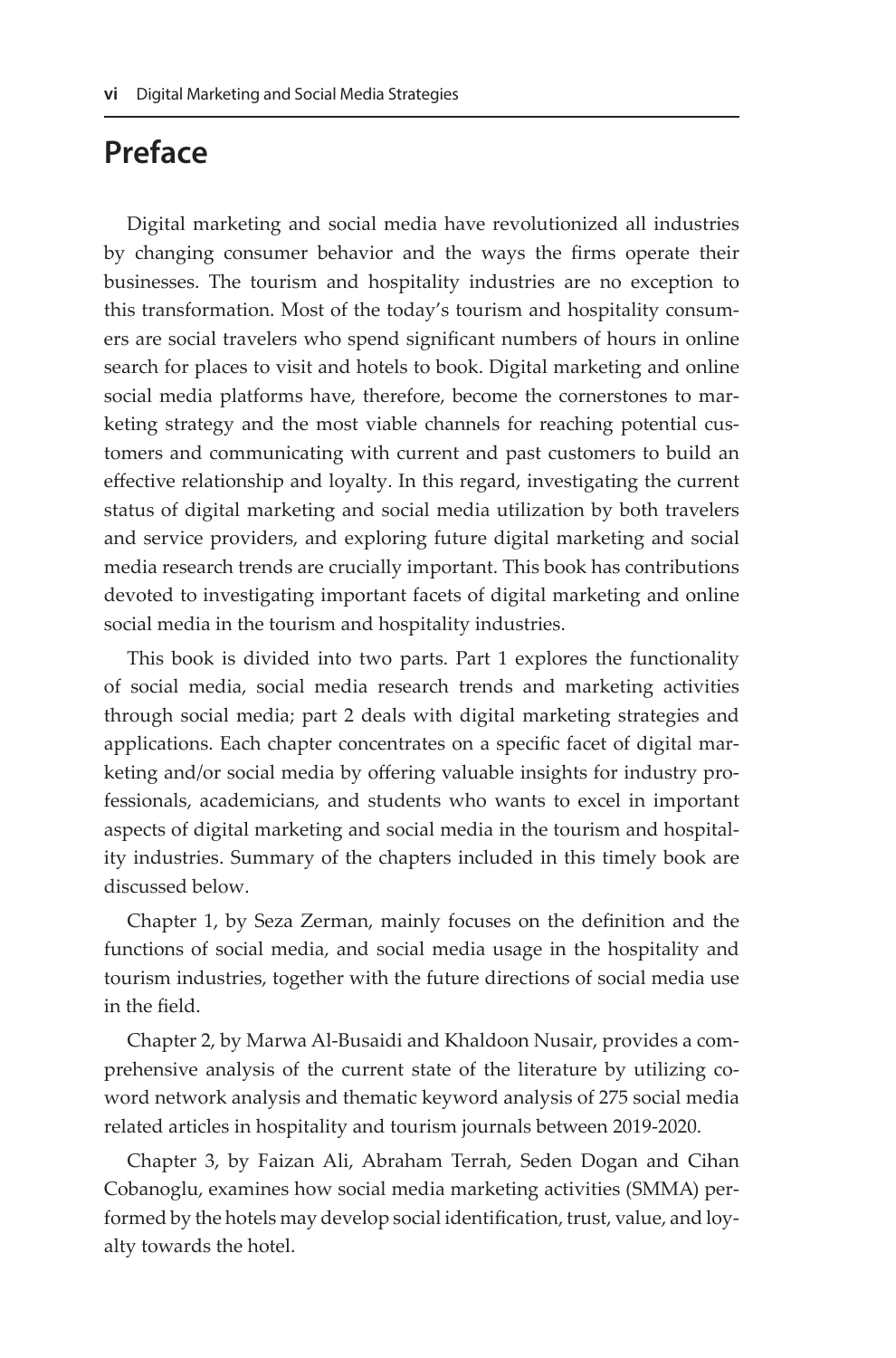Chapter 4, by Aysegul Gunduz Songur and Gozde Turktarhan, evaluates the role of social media marketing activities in the travel planning and decision-making process of today's travelers.

Chapter 5, by Ilke Basarangil, investigateds the impacts of the Instagram effect, Bandwagon effect, and Snob effect on the transformation of tourist behavior.

Chapter 6, by Alaattin Basoda, Seden Dogan and Cihan Cobanoglu, mainly aimes to explore how emoji presence on promotional social media images differentiates the effects of travelers' reactions on their behavioral intention.

Chapter 7, by Linchi Kwok, explores content marketing in the hospitality and tourism industries, assesses the significance of content marketing, and identifies effective content marketing strategies for hospitality and tourism businesses.

Based on the Expectation-Confirmation Theory by Oliver (1980), Chapter 8, by Liza Cobos, analyzes the factors that influence customers' satisfaction with hotel branded mobile applications. It examines the contextual factors to determine the impact of mobile applications' specific characteristics on customer satisfaction with the mobile applications.

Chapter 9, by Guntekin Simsek and Sule Kaya Unal, focuses on how database marketing and big data analytics are used in the tourism industry. More specifically, it first provides the definition of database marketing and big data analysis, and then discusses their importance and benefits for tourism establishments by providing examples from the tourism industry.

Chapter 10 by Ugur Tandogan examines digitalization of customer relationship management (CRM). More specifically, this chapter evaluates CRM activities through blockchain technology in the tourism industry.

Finally, Chapter 11 by Mark Baker and Arthur Huang determines how extended reality (XR) and gamification are evaluated in the destination marketing context and identified XR and gamification research opportunities for destination marketing scholars and practitioners.

In conclusion, we would like to thank the authors who contributed to the production of this essential and timely book. We believe the chapters included in this book offer useful and important information for tourism and hospitality researchers, students, and practitioners in the context of digital marketing and social media.

*Ahmet B. Ozturk and Murat Hancer*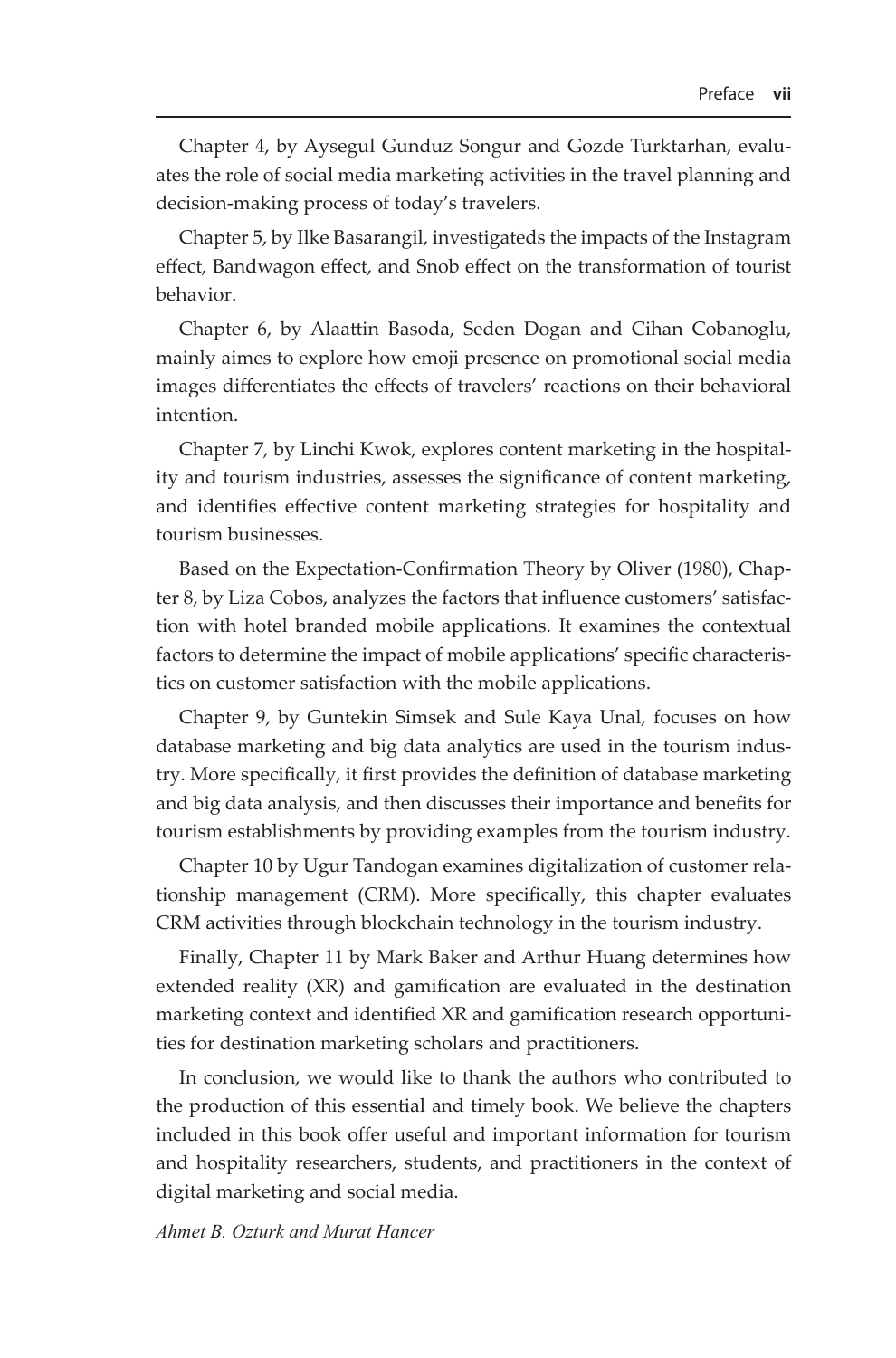### **Author biographies**

#### **The editors**

*Ahmet B. Ozturk* is an Associate Professor in the Rosen College of Hospitality Management at University of Central Florida. His research focuses on information technology adoption, digital marketing and social media, e-commerce, m-commerce, and destination marketing.

*Murat Hancer* is a Professor in the Rosen College of Hospitality Management at University of Central Florida. His research interests include social media marketing and management, information technology, human resources management, consumer behavior, blockchain technology and research methods.

#### **The contributors**

*Seza Zerman* graduated with a BS of Business Administration from Ankara University, Turkey, MSc in Hospitality and Tourism Management from Rochester Institute of Technology, USA, and PhD in Hospitality Administration from Oklahoma State University, USA. She is currently an assistant professor at Karabük University, Turkey. Her research areas are food service marketing, social media marketing, and sustainable tourism.

*Marwa Al-Busaidi* is a Marketing Specialist at Otaxi-Ridehailing Company. Graduated from Sultan Qaboos University with a bachelor's degree in Marketing and Information Systems.

*Khaldoon Nusair* is currently a Professor of Marketing and the Asst. Dean for Postgraduate Studies and Research in the College of Economics & Political Science at Sultan Qaboos University. Prof. Nusair was an Associate Professor at University of Central Florida/USA (2007-2015). He is the author of one book and more than 50 refereed papers in leading academic journals.

*Faizan Ali* is a marketing professor and graduate coordinator in the School of Hospitality and Tourism Management in Sarasota-Manatee. He began teaching here in 2016, coming from the Dedman School of Hospitality, Florida State University, where he served as a post-doctoral scholar. He is an active member of various hospitality associations.

*Abraham Terrah* is a Graduate Research Assistant at the Muma College of Business, University of South Florida. His research interests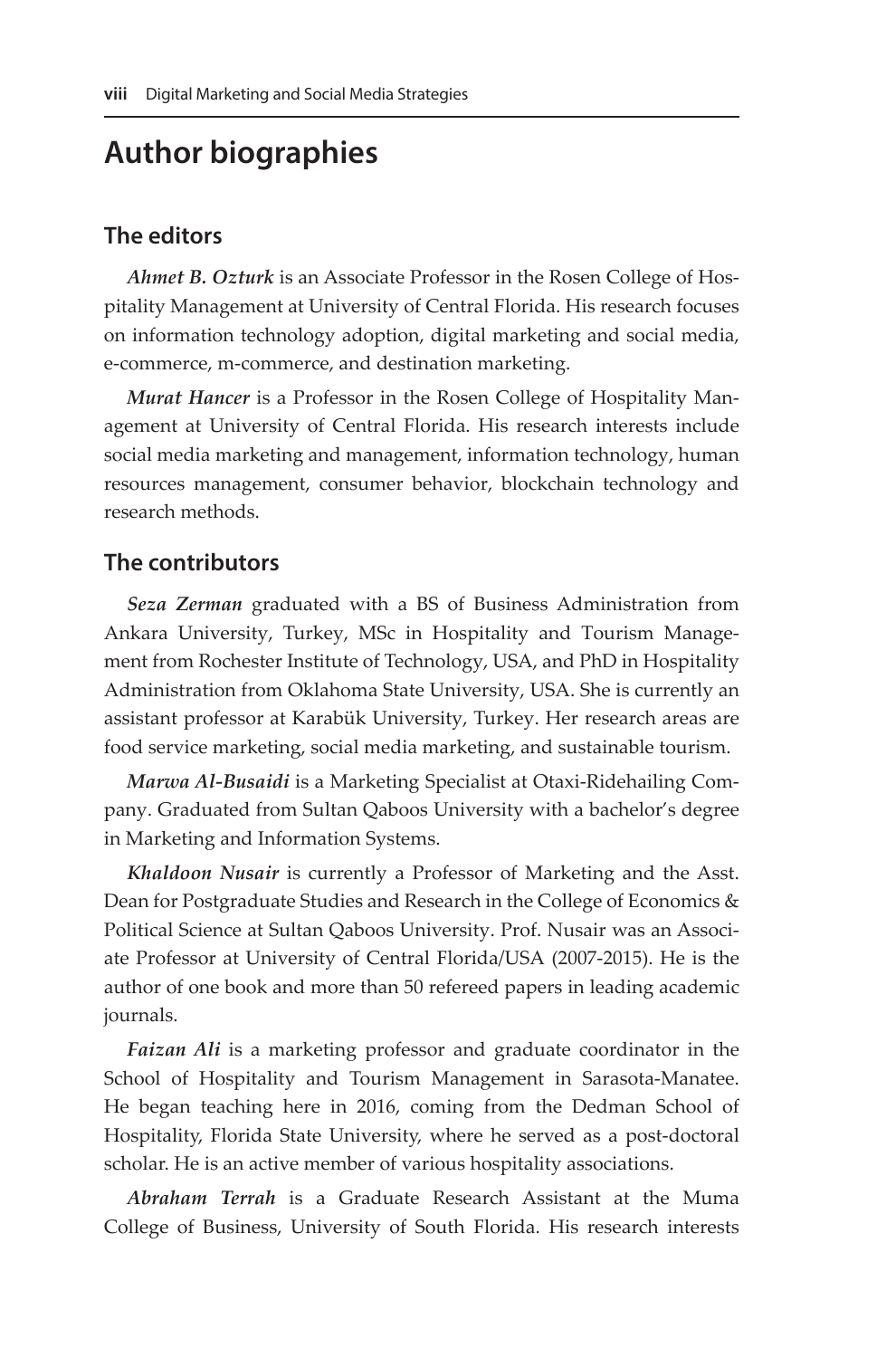are consumer behavior, services marketing, tourism management, and hospitality technologies.

*Seden Dogan* is an Associate Professor in the Faculty of Tourism, at the Ondokuz Mayis University, Turkey. She worked in different 5-star hotels and tour operators between 1998-2013. She earned her Ph.D. from Akdeniz University in 2016. She is the co-author of more than 35 journal articles, more than 10 book chapters, and more than 20 conference papers.

*Cihan Cobanoglu* is the McKibbon Endowed Chair Professor of the School of Hospitality and Tourism Management (SHTM) in the Muma College of Business at the University of South Florida, who also serves as the Director of the M3 Center for Hospitality Technology and Innovation and Coordinator of International Programs for the SHTM.

*Aysegul Gunduz Songur*'s research interests are within Hospitality and Tourism Marketing, Destination Marketing, Public Relations and CSR Strategies in Hospitality Industry. She is currently serving as an Adjunct Faculty teaching a variety of courses at the University of Central Florida and University of South Florida.

*Gozde Turktarhan* is a visiting research scholar at University of South Florida Muma College of Business M3 Center Technology and Innovation for the Hospitality and part time assistant professor at the International Final University in TRNC. Her research areas are smart destinations and tourism technologies.

*İlke Basarangil* received a master's degree in Tourism and Hotel Management at Mersin University Social Science Institute in 2004 and she completed her PhD at Anadolu University in 2013. Currently she is working as an Associate Professor in the Department of Tourism Guidance at Kırklareli University, Turkey. Her research interests include leisure and recreation, entertainment marketing and destination marketing.

*Alaattin Basoda* is an Assistant Professor in the Faculty of Tourism, University of Aksaray, Turkey. He received his Ph.D. in Tourism Management from the Social Science Institute, University of Selcuk, Turkey and a Master's in Tourism Management from Nevsehir University, Turkey. Dr. Basoda has also licenced as a tourist guide.

*Linchi Kwok* is an associate professor at The Collins College of Hospitality Management at Cal Poly Pomona and a visiting professor at Sun Yat-Sen University. His research won several best paper awards at academic conferences. Previously, he worked at Syracuse University, Rochester Institute of Technology, Texas Tech University, and Marriott.